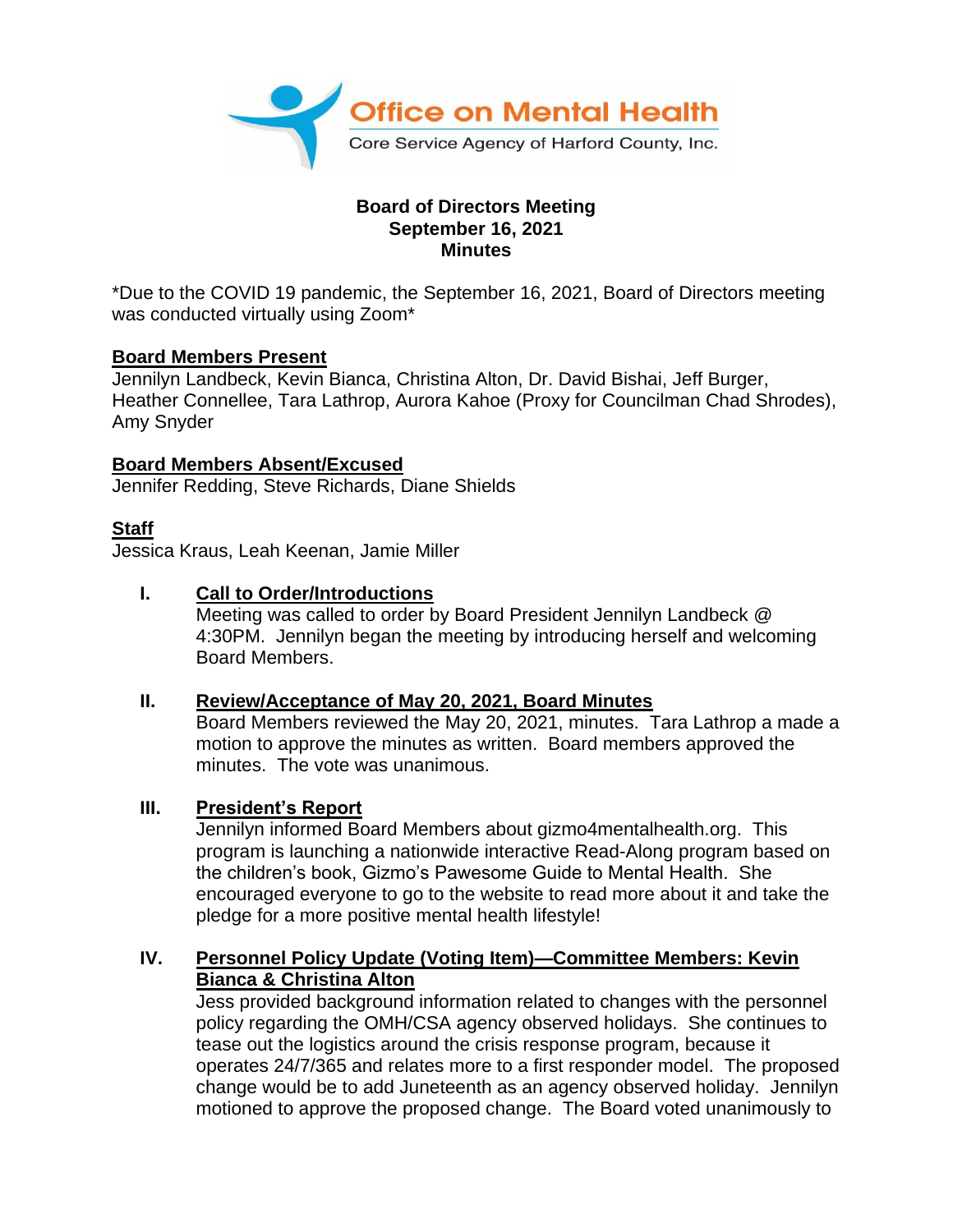approve Juneteenth as an agency observed holiday. Kevin and Christina both shared, they believe the agency is developing fair and reasonable incentives for the crisis response team around the OMH/CSA holiday schedule.

# **V. Executive Director's Report New Agency Staff Positions**

The OMH/CSA continues to grow as it implements new initiatives. The agency has obtained new grants, which has created the demand for additional administrative staff. Jess introduced, Jamie Miller, as the new Chief Administrative Officer. Jamie previously worked with the agency for 10 years and returned as a full-time employee, this fiscal year (July). Jamie's primary role will be to assist Jess with administrative tasks, as well as; coordinate office initiatives, assist with Optum provider audits, new program start-ups, and provide technical assistance and support to all staff members. The OMH/CSA also hired a new staff accountant, Angel Breeden, to provide support for Leah. They are currently working on converting financial management systems from Peachtree to QuickBooks.

#### **Hospital Discharge Initiatives**

Angel was also brought on to assist with a new state hospital discharge initiative. This program will identify individuals residing in Residential Rehabilitation Programs (RRP) and assist them with achieving independence by transitioning into permanent community-based housing. This will open availability in the RRPs for individuals discharging from Maryland State Psychiatric Hospitals. This grant will provide funding for 50 individuals. The Maryland Benefits Counseling Network received additional funding, which created four new positions, which would expand access to benefits counselors and provide a dedicated SOAR (SSI/SSDI, Outreach, Access, & Recovery) Specialist to assist those awaiting discharge from a Maryland State Psychiatric Hospital.

# **Youth Crisis Expansion Grant**

The youth crisis expansion grant was awarded to develop mobile crisis teams designated to respond to youth related crisis calls. The program is currently fully staffed and operational. This funding also allowed the crisis response program to onboard a Compliance Administrator and their primary role is to assist Harford Crisis Response in obtaining accreditation in preparation for the 211 hotline, which may be replaced by the 988 initiative.

# **Diversity, Equity, & Inclusion (DE&I) Initiative**

Jess announced the OMH/CSA is moving forward with implementing a new DE&I initiative. Jamie gave background information on the consultant, Dr. Gold, who will be conducting the professional development sessions. The kickoff sessions will start this month. Dr Gold will be reviewing the agency's policies and procedures to provide feedback and recommendations. After the kickoff sessions, surveys will be disseminated, and then structured sessions will be scheduled to discuss topics identified from the surveys. Data will then be compiled and a report with recommendations will be disseminated. Additional professional development classes will be available for supervisors and staff.